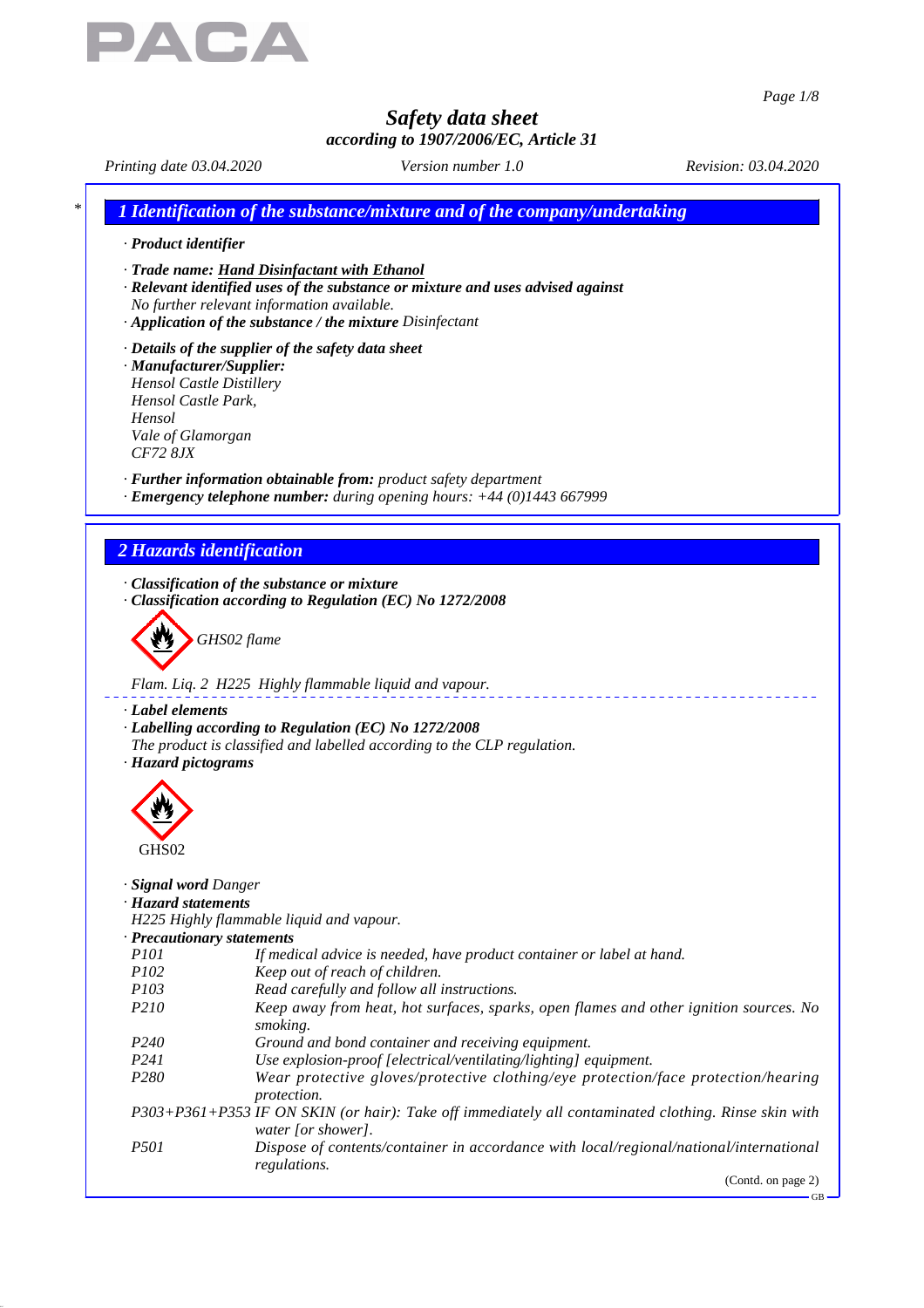

*Page 2/8*

# *Safety data sheet according to 1907/2006/EC, Article 31*

*Printing date 03.04.2020 Version number 1.0 Revision: 03.04.2020*

(Contd. of page 1)

#### *Trade name: Hand Disinfactant with Ethanol*

*· Other hazards*

- *· Results of PBT and vPvB assessment*
- *· PBT: Not applicable.*
- *· vPvB: Not applicable.*

## *3 Composition/information on ingredients*

#### *· Chemical characterisation: Mixtures*

*· Description: Mixture of substances listed below with nonhazardous additions.*

### *· Dangerous components:*

| $CAS: 64-17-5$<br>EINECS: 200-578-6                                                                      | ethanol  | $\Diamond$ Flam. Liq. 2, H225                                    | $50 - 100\%$ |
|----------------------------------------------------------------------------------------------------------|----------|------------------------------------------------------------------|--------------|
| $CAS: 56-81-5$<br>EINECS: 200-289-5                                                                      | glycerol | substance with a Community workplace exposure limit $\leq 2.5\%$ |              |
| $\bm{A}$ , $\bm{I}$ , $\bm{I}$ , $\bm{I}$ , $\bm{I}$ , $\bm{I}$ , $\bm{C}$ , and $\bm{C}$ , and $\bm{I}$ |          |                                                                  |              |

## *· Additional information:*

*For physical use only.*

*For the wording of the listed hazard phrases refer to section 16.*

## *4 First aid measures*

- *· Description of first aid measures*
- *· General information: Immediately remove any clothing soiled by the product.*
- *· After inhalation: Supply fresh air; consult doctor in case of complaints.*
- *· After skin contact: Immediately rinse with water.*
- *· After eye contact: Rinse opened eye for several minutes under running water.*
- *· After swallowing: If symptoms persist consult doctor.*
- *· Information for doctor:*
- *· Most important symptoms and effects, both acute and delayed No further relevant information available.*
- *· Indication of any immediate medical attention and special treatment needed*
- *No further relevant information available.*

## *5 Firefighting measures*

- *· Extinguishing media*
- *· Suitable extinguishing agents:*
- *CO2, powder or water spray. Fight larger fires with water spray or alcohol resistant foam.*
- *· Special hazards arising from the substance or mixture No further relevant information available.*
- *· Advice for firefighters*
- *· Protective equipment: No special measures required.*

## *6 Accidental release measures*

- *· Personal precautions, protective equipment and emergency procedures Wear protective equipment. Keep unprotected persons away.*
- *· Environmental precautions: Dilute with plenty of water.*

(Contd. on page 3)

GB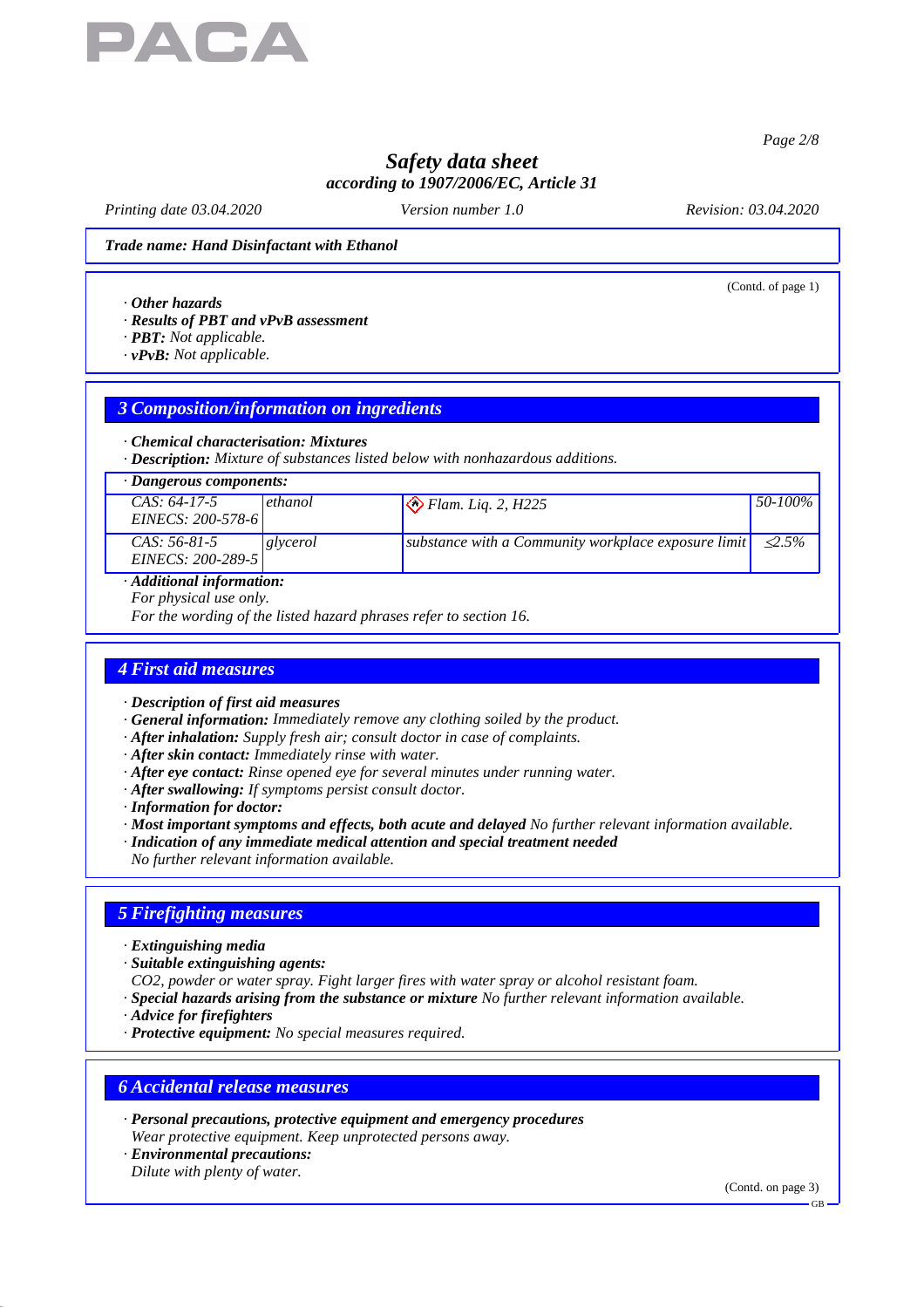

*Page 3/8*

# *Safety data sheet according to 1907/2006/EC, Article 31*

*Printing date 03.04.2020 Version number 1.0 Revision: 03.04.2020*

#### *Trade name: Hand Disinfactant with Ethanol*

(Contd. of page 2)

*Do not allow to enter sewers/ surface or ground water.*

*· Methods and material for containment and cleaning up: Absorb with liquid-binding material (sand, diatomite, acid binders, universal binders, sawdust). Dispose contaminated material as waste according to item 13. Ensure adequate ventilation.*

*· Reference to other sections See Section 7 for information on safe handling. See Section 8 for information on personal protection equipment. See Section 13 for disposal information.*

## *7 Handling and storage*

*· Handling:*

- *· Precautions for safe handling No special precautions are necessary if used correctly.*
- *· Information about fire and explosion protection:*
- *Keep ignition sources away Do not smoke. Protect against electrostatic charges.*
- *· Conditions for safe storage, including any incompatibilities*
- *· Storage:*
- *· Requirements to be met by storerooms and receptacles: Store in a cool location.*
- *· Information about storage in one common storage facility: Not required.*
- *· Further information about storage conditions:*
- *Keep container tightly sealed.*
- *Store in cool, dry conditions in well sealed receptacles.*
- *· Specific end use(s) No further relevant information available.*

### *8 Exposure controls/personal protection*

- *· Additional information about design of technical facilities: No further data; see item 7.*
- *· Control parameters*
- *· Ingredients with limit values that require monitoring at the workplace:*

*64-17-5 ethanol*

*WEL Long-term value: 1920 mg/m³, 1000 ppm*

*56-81-5 glycerol*

*WEL Long-term value: 10 mg/m³*

*· Additional information: The lists valid during the making were used as basis.*

*· Exposure controls*

*· Personal protective equipment:*

- *· General protective and hygienic measures:*
- *Immediately remove all soiled and contaminated clothing Wash hands before breaks and at the end of work.*
- *· Respiratory protection: Not required.*

(Contd. on page 4)

GB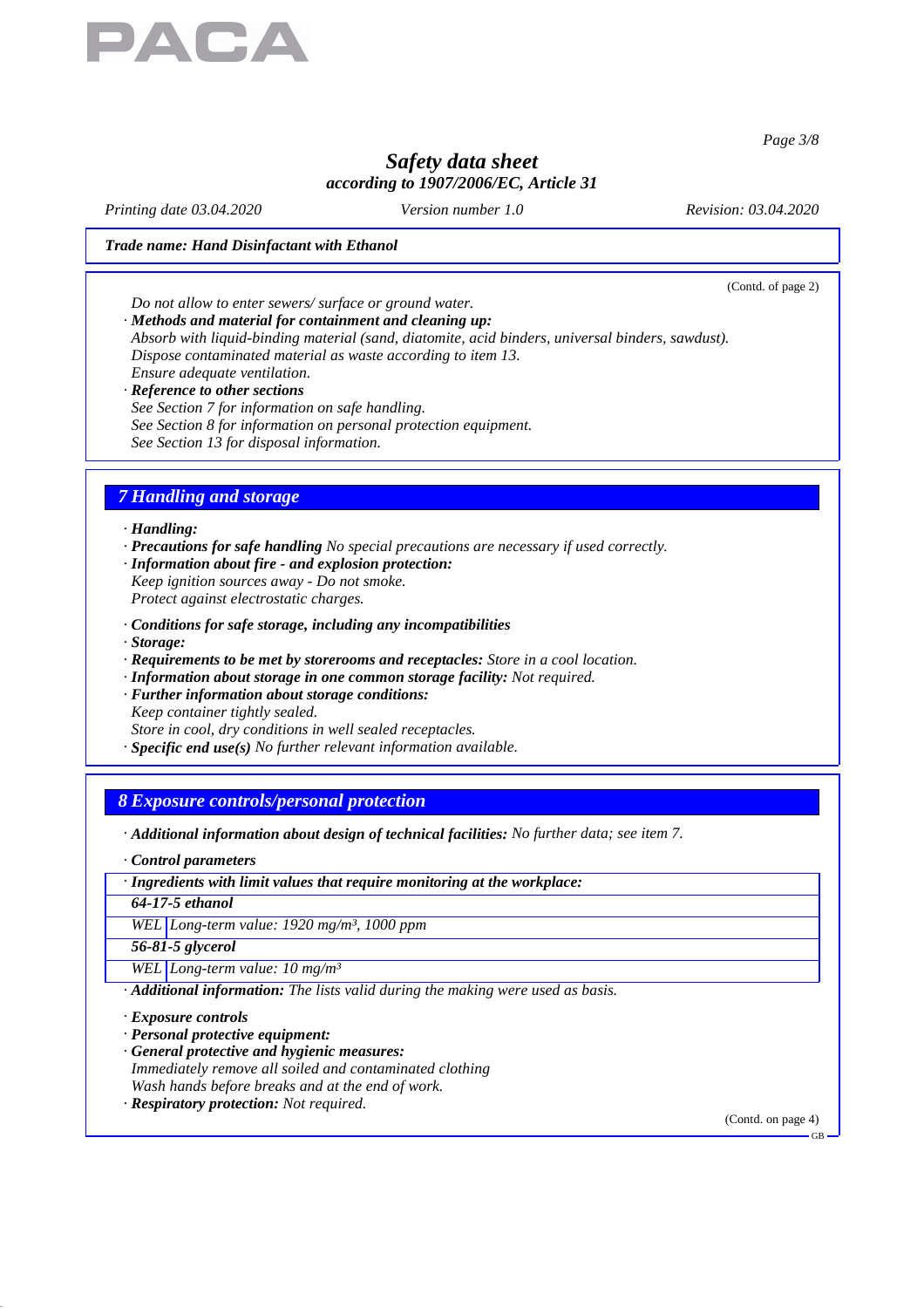

*Page 4/8*

GB

# *Safety data sheet according to 1907/2006/EC, Article 31*

*Printing date 03.04.2020 Version number 1.0 Revision: 03.04.2020*

#### *Trade name: Hand Disinfactant with Ethanol*

(Contd. of page 3) *· Protection of hands: Protective gloves The glove material has to be impermeable and resistant to the product/ the substance/ the preparation. Due to missing tests no recommendation to the glove material can be given for the product/ the preparation/ the chemical mixture. Selection of the glove material on consideration of the penetration times, rates of diffusion and the degradation · Material of gloves The selection of the suitable gloves does not only depend on the material, but also on further marks of quality and varies from manufacturer to manufacturer. As the product is a preparation of several substances, the resistance of the glove material can not be calculated in advance and has therefore to be checked prior to the application. · Penetration time of glove material The exact break through time has to be found out by the manufacturer of the protective gloves and has to be observed. · Eye protection: Tightly sealed goggles 9 Physical and chemical properties · Information on basic physical and chemical properties · General Information · Appearance: Form: Fluid Colour: Clear · Odour: Like alcohol · Odour threshold: Not determined. · pH-value: Not determined. · Change in condition Melting point/freezing point: Undetermined. Initial boiling point and boiling range: 78 °C · Flash point: 13 °C · Flammability (solid, gas): Not applicable. · Ignition temperature: 425 °C · Decomposition temperature: Not determined. · Auto-ignition temperature: Product is not selfigniting. · Explosive properties: Product is not explosive. However, formation of explosive air/ vapour mixtures are possible.* (Contd. on page 5)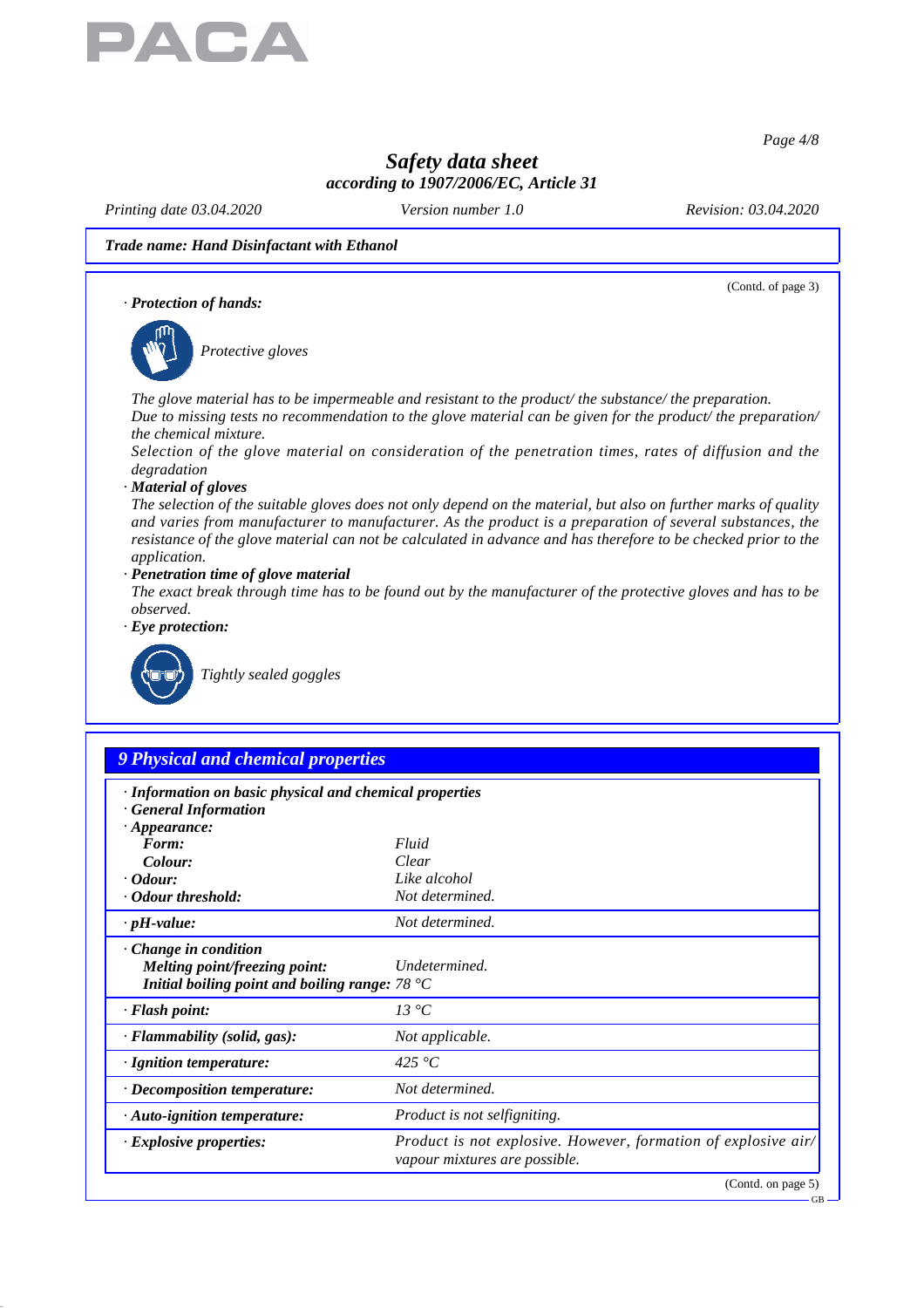

*Page 5/8*

# *Safety data sheet according to 1907/2006/EC, Article 31*

*Printing date 03.04.2020 Version number 1.0 Revision: 03.04.2020*

*Trade name: Hand Disinfactant with Ethanol*

|                                           | (Contd. of page 4)                         |  |
|-------------------------------------------|--------------------------------------------|--|
| $\cdot$ Explosion limits:                 |                                            |  |
| Lower:                                    | 3.5 Vol $\%$                               |  |
| <b>Upper:</b>                             | 15 Vol $\%$                                |  |
| $\cdot$ Vapour pressure at 20 $\cdot$ C:  | 59 $hPa$                                   |  |
| $\cdot$ Density at 20 $\cdot$ C:          | $0.80418$ g/cm <sup>3</sup>                |  |
| · Bulk density:                           | $804 \ kg/m^3$                             |  |
| · Relative density                        | Not determined.                            |  |
| · Vapour density                          | Not determined.                            |  |
| $\cdot$ Evaporation rate                  | Not determined.                            |  |
| · Solubility in / Miscibility with        |                                            |  |
| water:                                    | Fully miscible.                            |  |
| · Partition coefficient: n-octanol/water: | Not determined.                            |  |
| · Viscosity:                              |                                            |  |
| Dynamic:                                  | Not determined.                            |  |
| Kinematic:                                | Not determined.                            |  |
| · Solvent content:                        |                                            |  |
| Organic solvents:                         | 77.1%                                      |  |
| $VOC$ (EC)                                | 74.97%                                     |  |
| <b>Solids content:</b>                    | $0.0\%$                                    |  |
| Other information                         | No further relevant information available. |  |

## *10 Stability and reactivity*

*· Reactivity No further relevant information available.*

*· Chemical stability*

*· Thermal decomposition / conditions to be avoided: No decomposition if used according to specifications.*

- *· Possibility of hazardous reactions No dangerous reactions known.*
- *· Conditions to avoid No further relevant information available.*
- *· Incompatible materials: No further relevant information available.*
- *· Hazardous decomposition products: No dangerous decomposition products known.*

# *11 Toxicological information*

*· Information on toxicological effects*

*· Acute toxicity Based on available data, the classification criteria are not met.*

| · LD/LC50 values relevant for classification: |      |                                                                                                                                                                                                                    |  |  |  |
|-----------------------------------------------|------|--------------------------------------------------------------------------------------------------------------------------------------------------------------------------------------------------------------------|--|--|--|
| 64-17-5 ethanol                               |      |                                                                                                                                                                                                                    |  |  |  |
|                                               |      | Oral $\left  \begin{array}{cc} LDS0 & \hline \hline 7,060 \text{ mg/kg (rat)} \end{array} \right $<br>Inhalative $\left  \begin{array}{cc} LCS0 \text{ (4h)} \hline 20,000 \text{ mg/l (rat)} \end{array} \right $ |  |  |  |
|                                               |      |                                                                                                                                                                                                                    |  |  |  |
| 56-81-5 glycerol                              |      |                                                                                                                                                                                                                    |  |  |  |
| Oral                                          | LD50 | $12,600$ mg/kg (rat)                                                                                                                                                                                               |  |  |  |
|                                               |      | (Contd. on page 6)                                                                                                                                                                                                 |  |  |  |
|                                               |      | $-GB$                                                                                                                                                                                                              |  |  |  |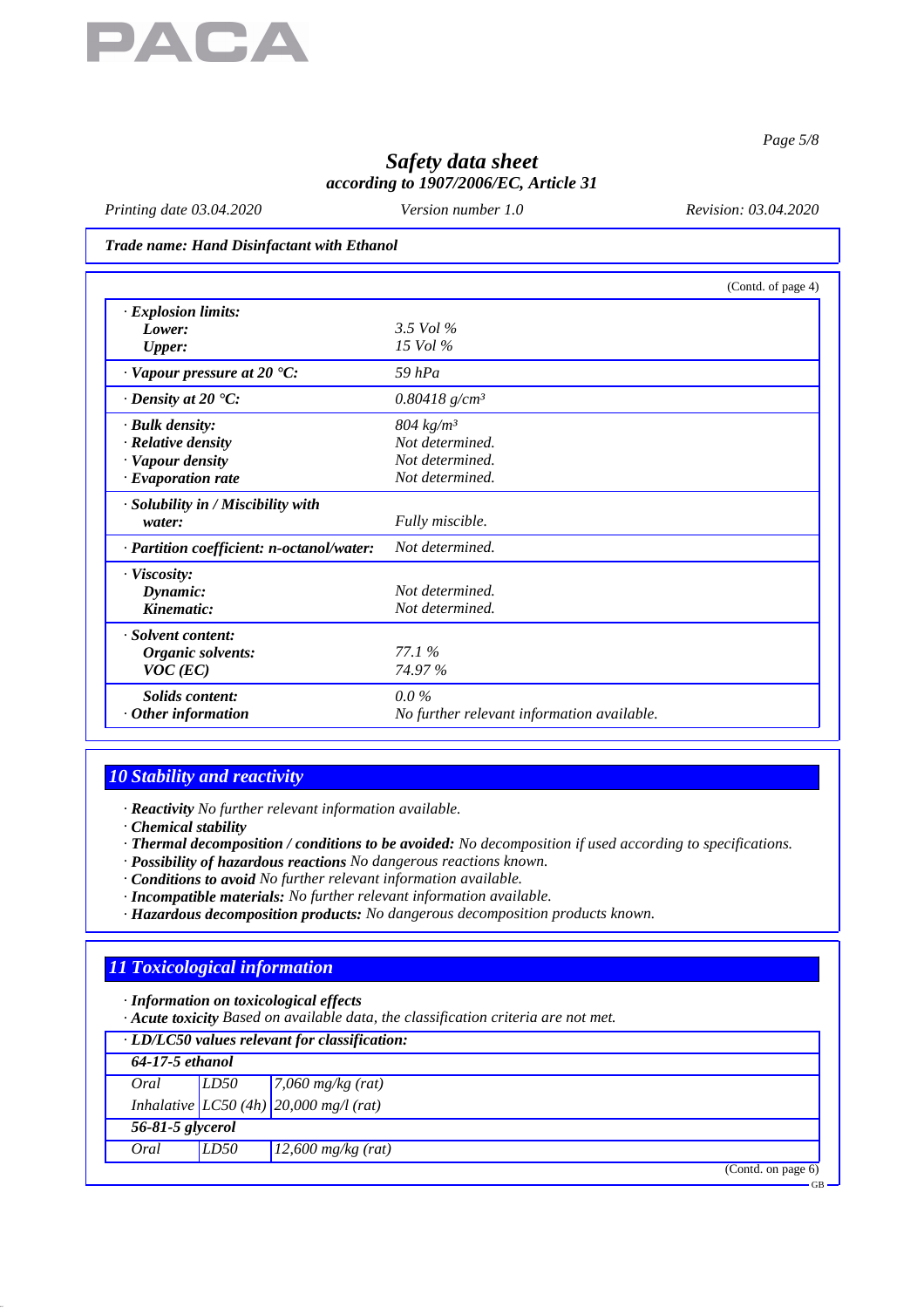

*Page 6/8*

# *Safety data sheet according to 1907/2006/EC, Article 31*

*Printing date 03.04.2020 Version number 1.0 Revision: 03.04.2020*

(Contd. of page 5)

#### *Trade name: Hand Disinfactant with Ethanol*

*· Primary irritant effect:*

- *· Skin corrosion/irritation Based on available data, the classification criteria are not met.*
- *· Serious eye damage/irritation Based on available data, the classification criteria are not met.*
- *· Respiratory or skin sensitisation Based on available data, the classification criteria are not met.*
- *· CMR effects (carcinogenity, mutagenicity and toxicity for reproduction)*
- *· Germ cell mutagenicity Based on available data, the classification criteria are not met.*
- *· Carcinogenicity Based on available data, the classification criteria are not met.*
- *· Reproductive toxicity Based on available data, the classification criteria are not met.*
- *· STOT-single exposure Based on available data, the classification criteria are not met.*
- *· STOT-repeated exposure Based on available data, the classification criteria are not met.*
- *· Aspiration hazard Based on available data, the classification criteria are not met.*

## *12 Ecological information*

*· Toxicity*

- *· Aquatic toxicity: No further relevant information available.*
- *· Persistence and degradability No further relevant information available.*
- *· Behaviour in environmental systems:*
- *· Bioaccumulative potential No further relevant information available.*
- *· Mobility in soil No further relevant information available.*
- *· Additional ecological information:*
- *· General notes:*

*Water hazard class 1 (German Regulation) (Self-assessment): slightly hazardous for water Do not allow undiluted product or large quantities of it to reach ground water, water course or sewage system.*

- *· Results of PBT and vPvB assessment*
- *· PBT: Not applicable.*
- *· vPvB: Not applicable.*
- *· Other adverse effects No further relevant information available.*

## *13 Disposal considerations*

- *· Waste treatment methods*
- *· Recommendation*

*Must not be disposed together with household garbage. Do not allow product to reach sewage system.*

| $\cdot$ European waste catalogue |                                                 |
|----------------------------------|-------------------------------------------------|
|                                  | $\boxed{070699}$ wastes not otherwise specified |
|                                  | 15 01 02 plastic packaging                      |

*HP3 Flammable*

- *· Uncleaned packaging:*
- *· Recommendation: Disposal must be made according to official regulations.*
- *· Recommended cleansing agents: Water, if necessary together with cleansing agents.*

(Contd. on page 7)

GB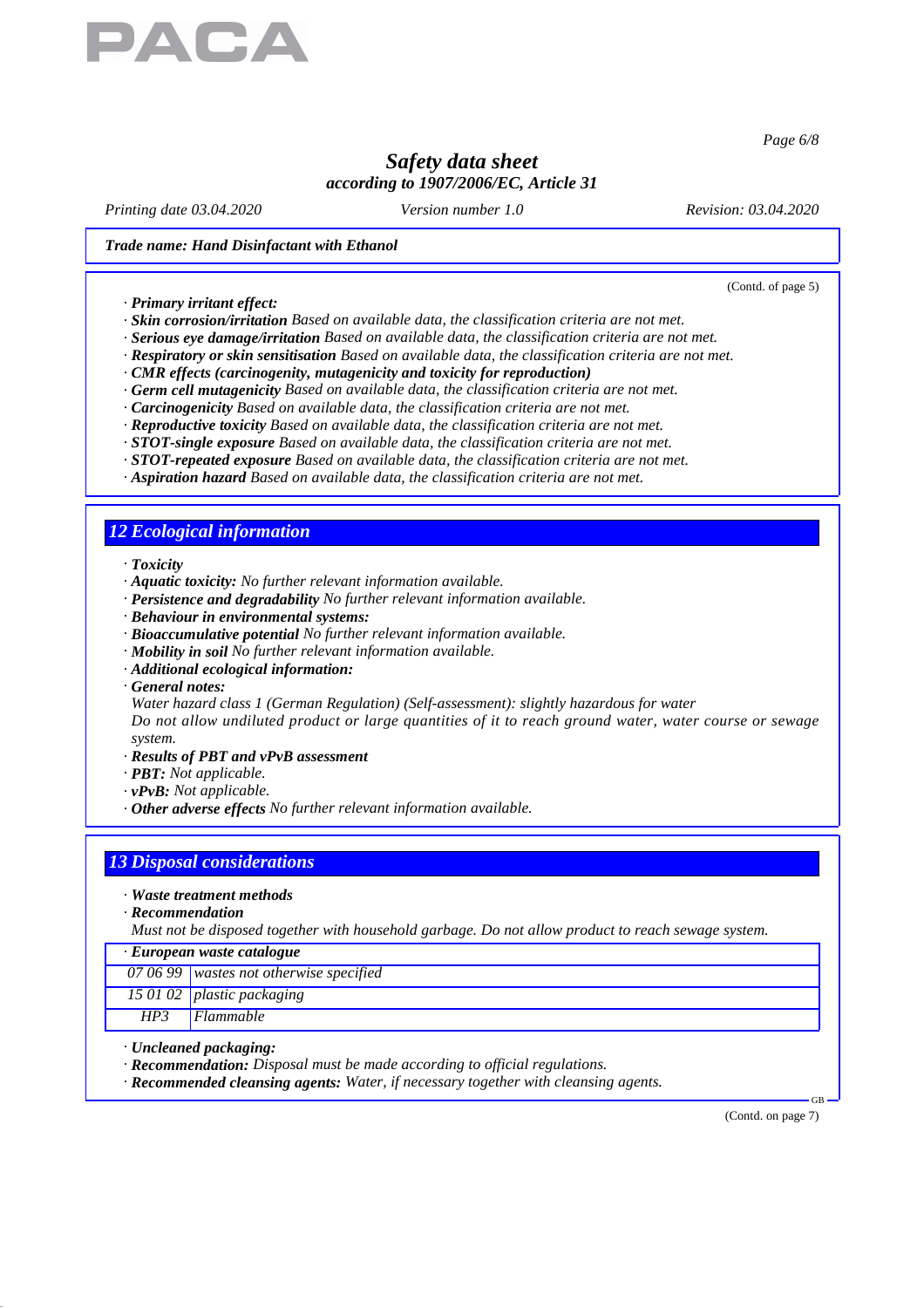

*Page 7/8*

# *Safety data sheet according to 1907/2006/EC, Article 31*

*Printing date 03.04.2020 Version number 1.0 Revision: 03.04.2020*

*Trade name: Hand Disinfactant with Ethanol*

(Contd. of page 6)

| <b>14 Transport information</b>                                                                                        |                                                                                                                            |
|------------------------------------------------------------------------------------------------------------------------|----------------------------------------------------------------------------------------------------------------------------|
| $\cdot$ UN-Number<br>ADR, IMDG, IATA                                                                                   | <i>UN1170</i>                                                                                                              |
| · UN proper shipping name<br>$\cdot$ <i>ADR</i><br>$\cdot$ IMDG<br>$\cdot$ IATA                                        | 1170 ETHANOL (ETHYL ALCOHOL) mixture<br>ETHANOL (ETHYL ALCOHOL) mixture<br>ETHANOL mixture                                 |
| · Transport hazard class(es)<br>ADR, IMDG, IATA                                                                        |                                                                                                                            |
| $\cdot$ Class<br>$\cdot$ <i>Label</i>                                                                                  | 3 Flammable liquids.<br>3                                                                                                  |
| · Packing group<br>· ADR, IMDG, IATA                                                                                   | $I\!I$                                                                                                                     |
| · Environmental hazards:                                                                                               | Not applicable.                                                                                                            |
| · Special precautions for user<br>· Hazard identification number (Kemler code):<br>· EMS Number:<br>· Stowage Category | Warning: Flammable liquids.<br>33<br>$F-E,S-D$<br>A                                                                        |
| · Transport in bulk according to Annex II of Marpol<br>and the IBC Code                                                | Not applicable.                                                                                                            |
| · Transport/Additional information:                                                                                    |                                                                                                                            |
| $\cdot$ ADR<br>$\cdot$ Limited quantities (LQ)<br>$\cdot$ Excepted quantities (EQ)<br>· Transport category             | IL<br>Code: E2<br>Maximum net quantity per inner packaging: 30 ml<br>Maximum net quantity per outer packaging: 500 ml<br>2 |
| · Tunnel restriction code                                                                                              | D/E                                                                                                                        |
| $\cdot$ IMDG<br>$\cdot$ Limited quantities (LQ)<br>$\cdot$ Excepted quantities (EQ)                                    | 1L<br>Code: E2<br>Maximum net quantity per inner packaging: 30 ml<br>Maximum net quantity per outer packaging: 500 ml      |
| · UN "Model Regulation":                                                                                               | UN 1170 ETHANOL (ETHYL ALCOHOL) MIXTURE,<br>3, H                                                                           |

(Contd. on page 8)